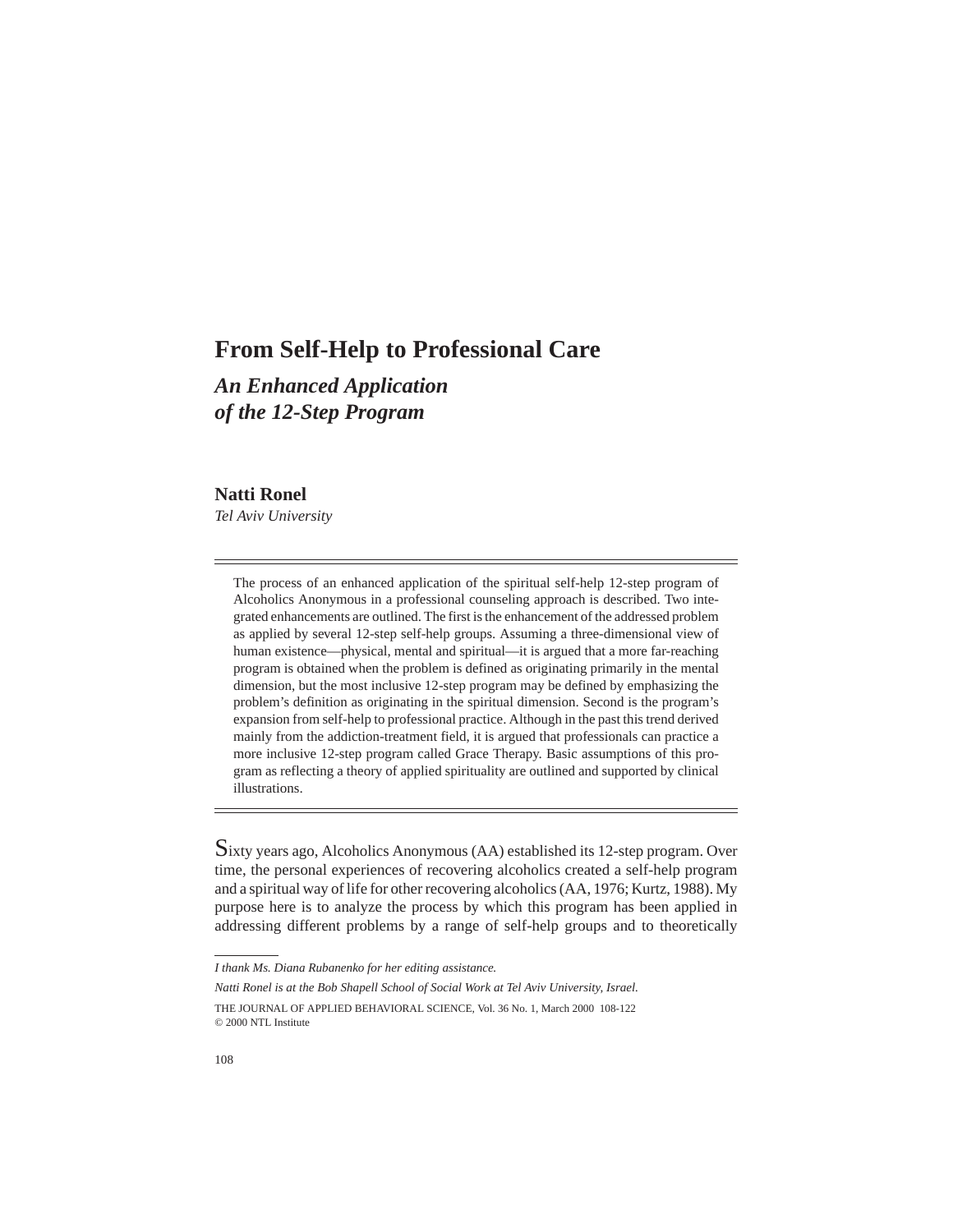define its basic assumptions when implemented in professional counseling for various disorders.

The first feature of the process is the ease with which the program can address problems and disorders other than alcoholism. The creation of various anonymous selfhelp groups such as Al-Anon, Narcotics Anonymous (NA), Overeaters Anonymous, and Incest Survivors Anonymous has justified this development. A general consciousness of the 12-step program has emerged in a contemporary social movement called the recovery movement (Riessman & Carroll, 1995; Room, 1993). However, this movement's assertions about the prevalence and nature of dependency and victimization have shifted it from AA's initial arguments (Kaminer, 1992) and constrained its ability to represent an enhanced application of the 12-step program. I attempt here to follow a parallel but different line of application.

A further aspect of the enhancement process calls for applying the 12-step program as a theory and method in professional practice. A growing body of related experience exists in the field of chemical dependency treatment (Alford, Koheler, & Leonard, 1991; Denzin, 1987; Thompson & Thompson, 1993), where this program is considered a major intervention approach. Furthermore, a substantial body of literature exists that enables us to understand the program as a therapeutic mechanism for addicts and that uses professional terminology (e.g., Bean, 1975a, 1975b; Bristow-Braitman, 1995; Ripley & Jackson, 1959). Comparisons, as well as contrasts, between the program's ideology and various psychological approaches are also well documented (e.g., Holmes, 1991; Majer, 1992; McCrady, 1994; Miller & Kurtz, 1994). Attempts to broaden this conceptualization into disciplines other than that of dependency are still preliminary.

Discussing the adoption of the 12-step program by professionals, Humphreys (1993) noted the difference between helping strategies, which can easily be transferred from one system to another, and helping values, which deal with existential assumptions and issues. Humphreys perceived the options for adopting the spiritual helping values of the 12-step program by professionals as limited. Contrary to his claims, I attempt here to describe the 12-step program values and assertions as valid premises of professional practice. I agree with Hanna (1992) that "AA [its 12-step program] and mainstream counseling and psychotherapy are remarkably similar in process and outcome" and that "in a field where there are over 400 schools of widely differing therapies, AA could be viewed as being less radical than some" (p. 168).

Although the connection between spirituality and mental health has been well documented since ancient times, in both Western and Eastern traditions, modern behavioral science is still unable to affirm or negate it. The failure of scientific methodology to explore the basic spiritual claim, that is, its relation to the transcendent (Miller & Martin, 1988), attests to limitations of methodology rather than indicating the nature of the spiritual premise.

Some scholars have rejected the spiritual argument of the program (e.g., Le, Ingvarson, & Page, 1995), others explain it in more naturalistic terminology (e.g., Maxwell, 1984), whereas others have approved it (e.g., Khantzian & Mack, 1994; Smith, 1994; Tiebout, 1954). I perceive this spiritual argument as essential to the program, whether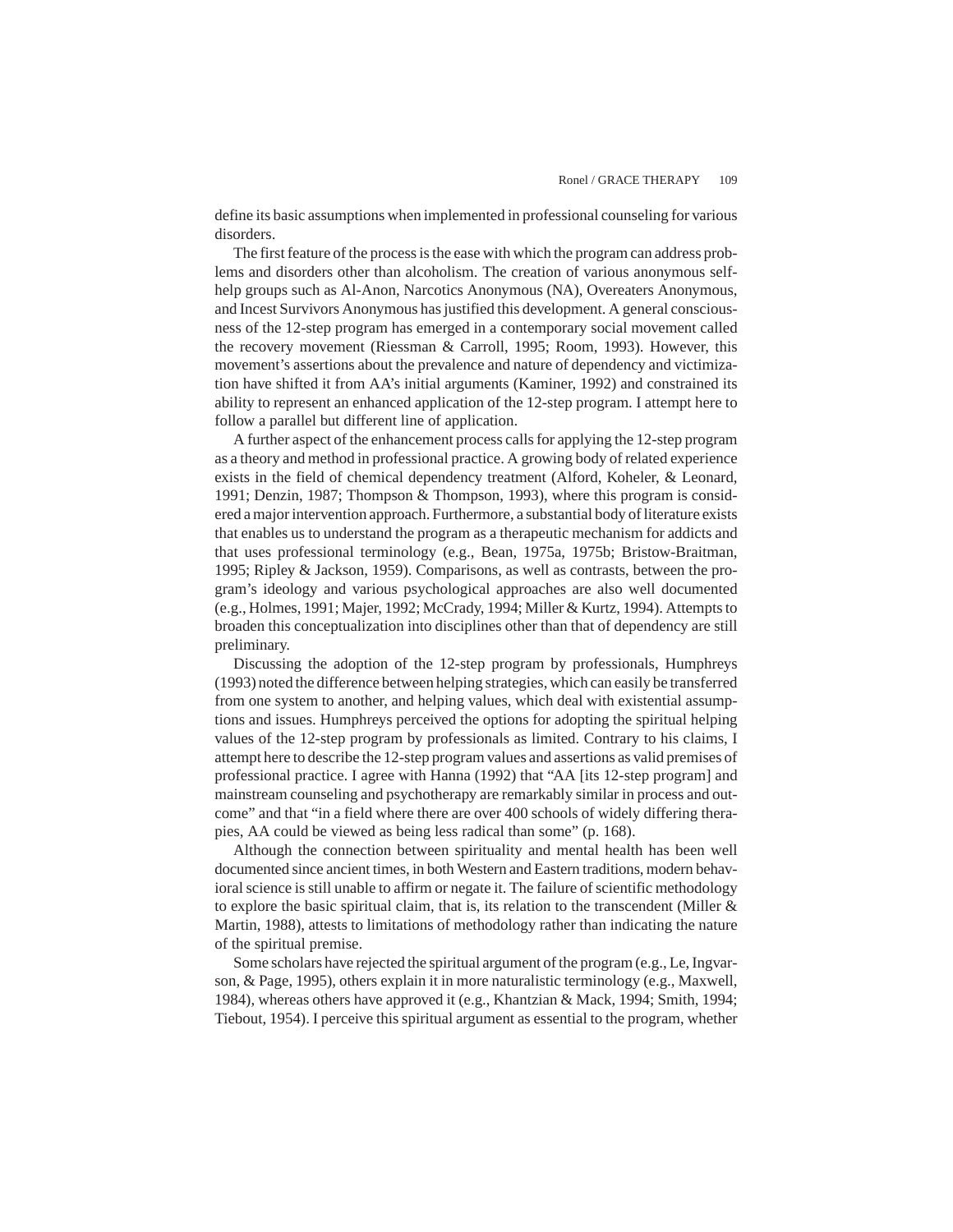in limited or enhanced form. In its enhanced form, it constitutes a contemporary school of psycho-healing, or a program for human spiritual development. I call it Grace Therapy.<sup>1</sup>

This article basically is a theoretical one. Unfortunately, quantitative empirical data on the 12-step program's value as an enhanced ideology for the professional treatment of various disorders are not yet available. However, to make my arguments clear, I provide a variety of clinical illustrations from my own clinical and educational practice. During the past 5 years, this enhanced program was used in the treatment of male batterers in Israel's largest treatment center for domestic violence. Hundreds of men have participated in therapeutics groups based on this program's ideology. In addressing violence, many of them have worked the steps as they are (Ronel, 1997; Ronel  $\&$ Claridge, 1999). This clinical experience also includes individual counseling with women victims of violence and with people suffering from various disorders and group sessions for cancer patients and their families. Within all these types of practice, the ideology was that of Grace Therapy, the enhanced 12-step program. Finally, my experience includes leading academic courses and various workshops for practitioners in which the participants studied the program theoretically and experienced it personally. The enhanced model of the program derives from this clinical and educational experience.

## **"WE WERE POWERLESS OVER..."**

Step 1 of AA's 12 steps declares, "We were powerless over alcohol." According to AA, its meaning is a pragmatic one (AA, 1952, 1976; Anonymous, 1991): Alcoholics, without exception, are people who have experienced a failure of willpower with regard to alcohol. Alcohol dependents find themselves drinking much more than they intended and are unable to stop. They may become increasingly involved in alcoholrelated activities, which cause ever-growing complications. Because this state is considered irreversible, sufferers are never able to recover fully but remain in a lifelong recovery process (Bean, 1975a, 1975b). Various kinds of AA groups currently exist, and some are also open to people suffering from dependency on other chemicals. But AA's program, as the first step of AA's 12 steps states, is for alcoholics, that is, for people whose basic condition is that of a fundamental alcohol-related limitation (E. Kurtz, 1982).

NA has developed this idea further (Peyrot, 1985). Instead of focusing on the substance of dependence itself, that is, alcohol or drugs, NA's program emphasizes the whole process of dependency, regardless of the particular substance involved. Hence, the first step of NA states, "We were powerless over our addiction" (*Narcotics Anonymous*, 1988, p. 19). Members define the term *addiction* subjectively, in terms of their personal experiences with their specific substance abuse. Thus, NA took AA's program and enhanced it: It became a program suitable for those dependent on any substance.

NA's program goes beyond the substance itself and defines a general "disease of addiction." Being pragmatic, this description is oriented toward action, which it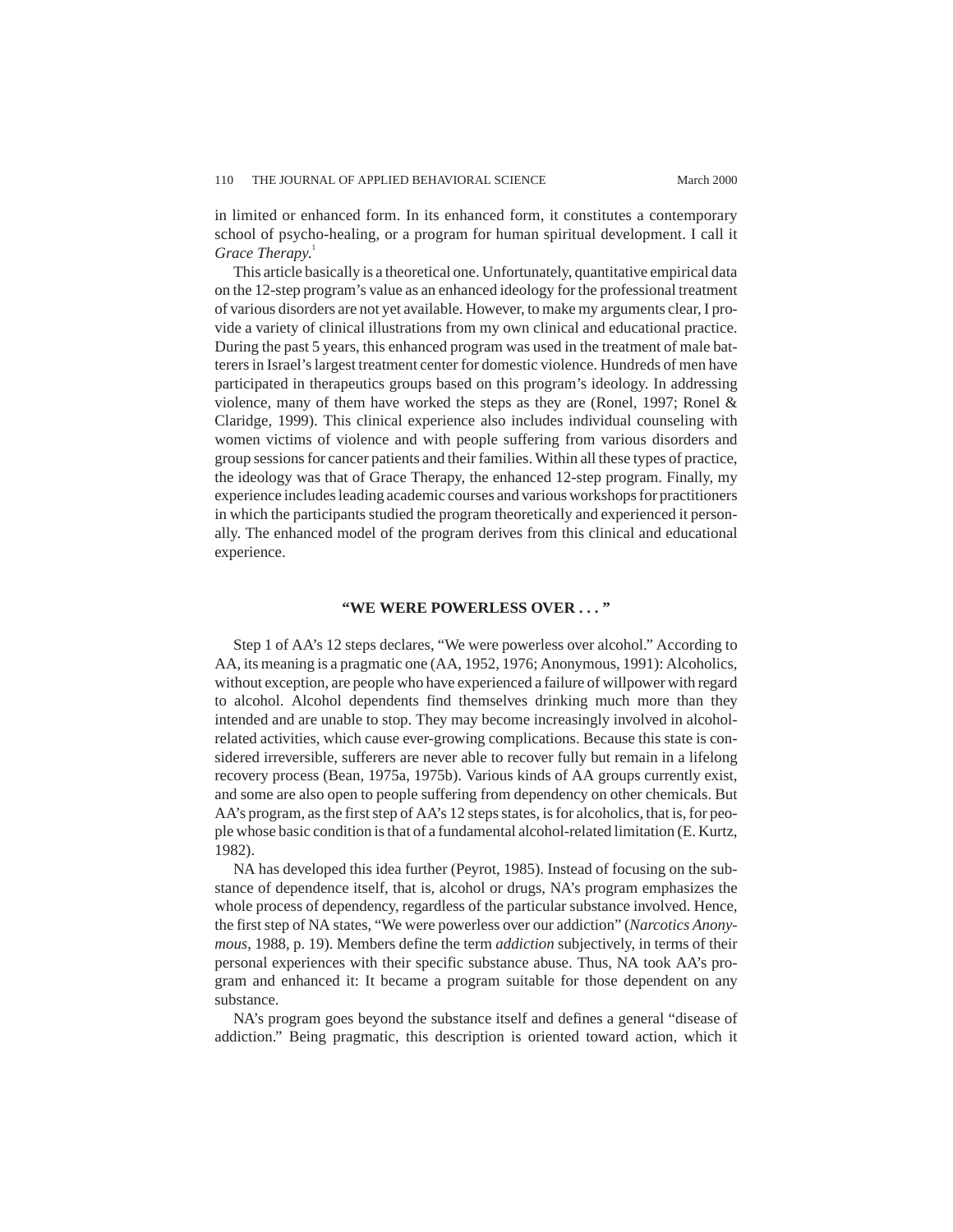defines and enhances. Similar to AA's wisdom, NA provides a symbolic description of the human structure and its basic disorder, defined as a three-dimensional disease model: physical, mental, and spiritual (Ronel & Humphreys, 1998-1999). The physical dimension is an allergy-like bodily reaction manifested by the inability to stop using the substance after the initial consumption of it. The mental dimension is the obsession with altering one's state of consciousness by substance consumption, whereas the spiritual is defined as self-centeredness, or selfishness (*Narcotics Anonymous*, 1988), manifested mainly as feelings of grandiosity supported by inflated selfconcepts. In addition to the grandiosity, self-centeredness includes feelings of selfnegation, experienced as a sense of self that is totally dependent on outer stimuli (e.g., an addictive substance, the attention of significant others, etc.) (Ronel & Humphreys, 1998-1999). Although this model is widely used, it also has aroused considerable opposition (e.g., Peele, 1989). The model is by no means a scientific explanation, nor can it substitute for such an explanation. However, this controversy can be avoided in part by adopting a three-dimensional description of human structure without the medically oriented term *disease*.

In adopting the same three-dimensional description of human structure, it may be argued that AA's initial emphasis is on the physical dimension, on the bodily reaction to the substance itself. It attracts alcoholics because the program is aimed specifically at them (Maxwell, 1984). Their starting point is the recognition of their physical powerlessness over alcohol and their inability to stop after the first sip.

NA's program shifts the initial emphasis of Step 1 from the physical dimension to the mental. It is not a program solely for people who are "allergic" to any given substance but is aimed at those obsessed with altering their state of consciousness by any external means. Usually, the external means is a substance, namely, drugs, but I also have witnessed members of NA confessing to compulsive gambling or compulsive food consumption as their main addictions (Ronel, 1993).

In the history of the 12-step movement, some fellowships have adhered to AA's way of focusing on a certain substance or behavior. Others followed NA's example of broadening the problem's definition. Within the first group, we can cite Overeaters Anonymous, with its emphasis on compulsive food intake, and Gamblers Anonymous (GA), which addresses compulsive gambling. The latter is further evidence of the broadening of the original concepts, because the scope of the GA program includes a type of compulsive behavior—gambling—and not only substance dependency (here, substances may include food). However, GA focuses on gambling alone, without addressing compulsive behavior in general. This focus on certain behaviors can be understood as an initial focus on the overt physical dimension rather than a broader initial focus on the mental one.

Within the second group of fellowships, which adhere to the NA model and its broader definition of the initial problem, Emotions Anonymous (EA) is a relatively small but distinct organization. The first step of EA states, "We were powerless over our emotions" (*Emotions Anonymous*, 1978, p. 40). This definition of the initial problem relates directly to the mental dimension of human existence. It does not refer to any behavior that may accompany such a mental problem. Whereas the term *addiction* usually evokes an image of drug or alcohol intake, the form of any given behavior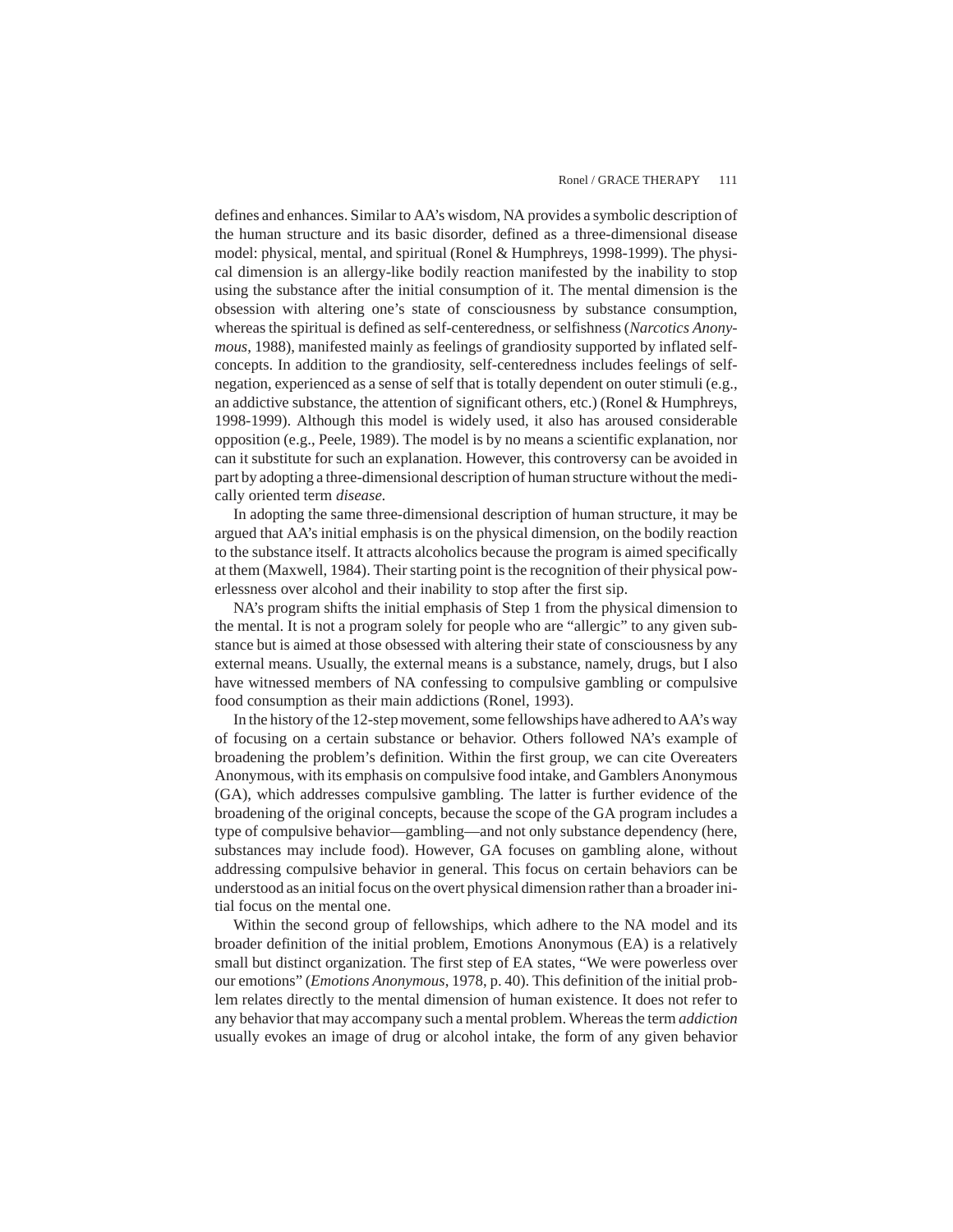connected to the term *emotions* cannot be described. Any kind of behavior can result from emotional disorder and the subjective perception of powerlessness over one's emotions.

In the 12-step wisdom, the mental sphere lies beneath the behavioral dimension and serves as the basis for certain behaviors. In alcoholism, the intake of alcohol and the physical disease are based on the mental "disease"—the mental craving for alcohol (Anonymous, 1991). As we have seen here, AA focuses on its members' craving for alcohol, a craving that has physical and mental dimensions. NA is centered on the craving itself, thus focusing on the mental basis of chemical dependency (Ronel, 1993).

However, EA has moved a stage further. It focuses on any deviant mood or emotion, not just the craving for mood alteration or other specific conditions. It is grounded on the possibility that a disturbed emotional state can rule one's life, regardless of the inevitable resulting disorder. The disorder may manifest itself as a behavioral disorder, such as chemical dependency. It may generate multiple behavioral disorders, such as delinquency and substance dependency. Equally, it may cause mental suffering with no fixed behavioral manifestation (e.g., affective disorder). In regard to its target population, this enhancement of the 12-step program accords with any other form of psychotherapy dealing with the mental state of individuals.

We see from the above discussion that the deeper the human dimension that the program emphasizes initially, the more extensive is the program's scope. We thus can expect that when the program focuses on the spiritual domain, aiming to help people overcome the spiritual root of their disorders (which is described phenomenologically as self-centeredness), it becomes an inclusive program. It then has the potential to address people suffering from diverse personality or behavioral disorders. This is the most comprehensive form of the program. Thus, the general form of Step 1 becomes "We were powerless over our self-centeredness." Self-centeredness may be manifested as a grandiose sense of the self, as in the case of NA members. But it also may be manifested as a pseudo-denial of self, which leads to a total dependence on an outer reinforcement (by chemical agents as well as by social approval, etc.) and an incessant occupation with oneself and one's relation to the world (see, e.g., Myers & Jeeves, 1987, chap. 21). Anyone aware of the basic limitations of being a self-centered human being (Lukas, 1988) has already implemented the first step. Accepting this awareness of self-limitation leads to willingness to seek a way out of its negative consequences. Grace Therapy—the enhanced 12-step program—offers such a way because it is founded on the primary recognition of powerlessness, and it attempts to lead its adherents to gradual freedom from powerlessness.

# **IN THE SERVICE OF PROFESSIONALS**

The idea of applying the suggestions of the 12-step program in a professional treatment facility was first proposed to Bill Wilson, the cofounder of AA (AA, 1957). Although he turned down the proposal, the idea itself never disappeared, and the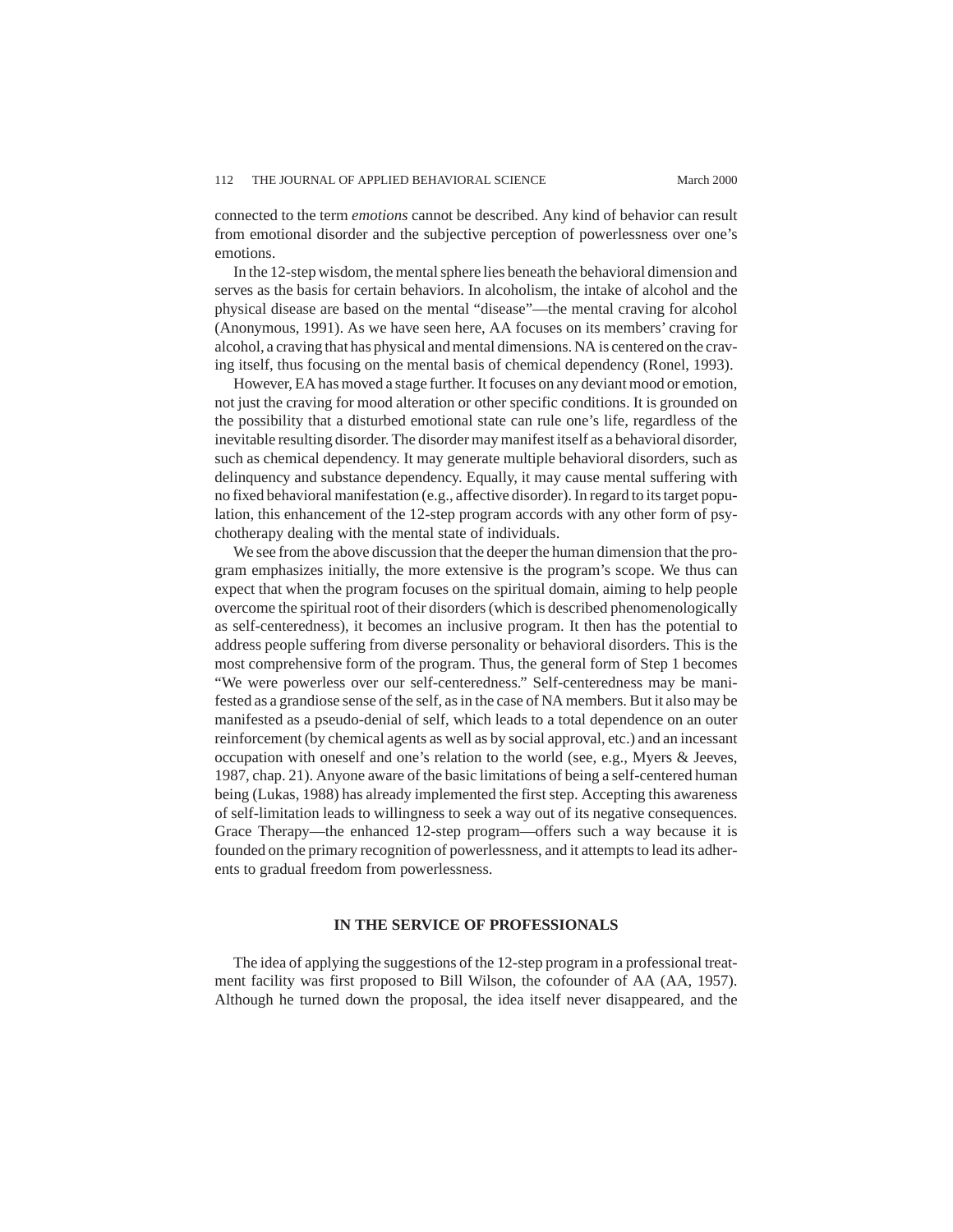program has gradually influenced professional attitudes and been adopted by a growing number of chemical dependency treatment facilities. Four main approaches can be identified in the full range of possible collaboration methods between traditional therapies and the 12-step program (Ronel, 1995):

1. *Actively referring patients to join AA/NA*. By actively referring patients, professionals rely on community resources and also acknowledge the significance of the 12 step program in the recovery process. Ideally, this approach should be carefully implemented to avoid transgressing the principle of voluntary participation, which is central to the program. In practice, however, this principle is not always maintained, and the client's willingness is markedly reduced as a result (Manitonquat, 1996).

2. *Recognizing the synergy between parallel activities*. Professional therapy and involvement in AA/NA are parallel processes, and common benefits can result from them. Therapists can use the insights gained through the 12-step process and also can help clients to proceed with the program (N. P. Johnson & Chappel, 1994).

3. *Including the 12-step program in professional therapy.* The program can serve as one component of a comprehensive set of therapies (e.g., C. L. Johnson & Sansone, 1993).

4. *Using the 12-step program as the principal therapy*. Alford et al. (1991) claim that dozens of such facilities exist throughout the United States. A few of these models have been specifically described (e.g., Cook, 1988a, 1988b; Edwards & Huston, 1988-1989; Spickard, 1990). This latter approach is the focus of the present discussion.

A major feature of some of the approaches cited is that the staff may include recovering addicts who can act as agents of the 12-step program within the facility (and who also may belong to the caring professions). In a facility where treatment is based solely on the program, the majority of the staff (if not all) are recovering addicts. This phenomenon is a continuation of a basic feature of self-help groups in which people suffering from a certain problem help fellow sufferers. This trend also has taken hold in the recovery movement, where individuals recovering from various dependency disorders counsel others (Riessman & Carroll, 1995). However, it can be asked whether it is mandatory for people suffering from the same disorder as their clients to be the agents of the 12-step program and if the application of the program should be limited to the dependency field alone. In other words, which basic assumptions should be adopted by practitioners who apply the enhanced 12-step program, Grace Therapy, in counseling?

## **THE PREMISES OF GRACE THERAPY**

Although the pragmatic 12-step program does not ally itself with any basic theory, there are several fundamental hypotheses of this program that extend beyond its applicability to specific problems. They form the basis of the extended 12-step program, Grace Therapy, and enable a thorough understanding of it.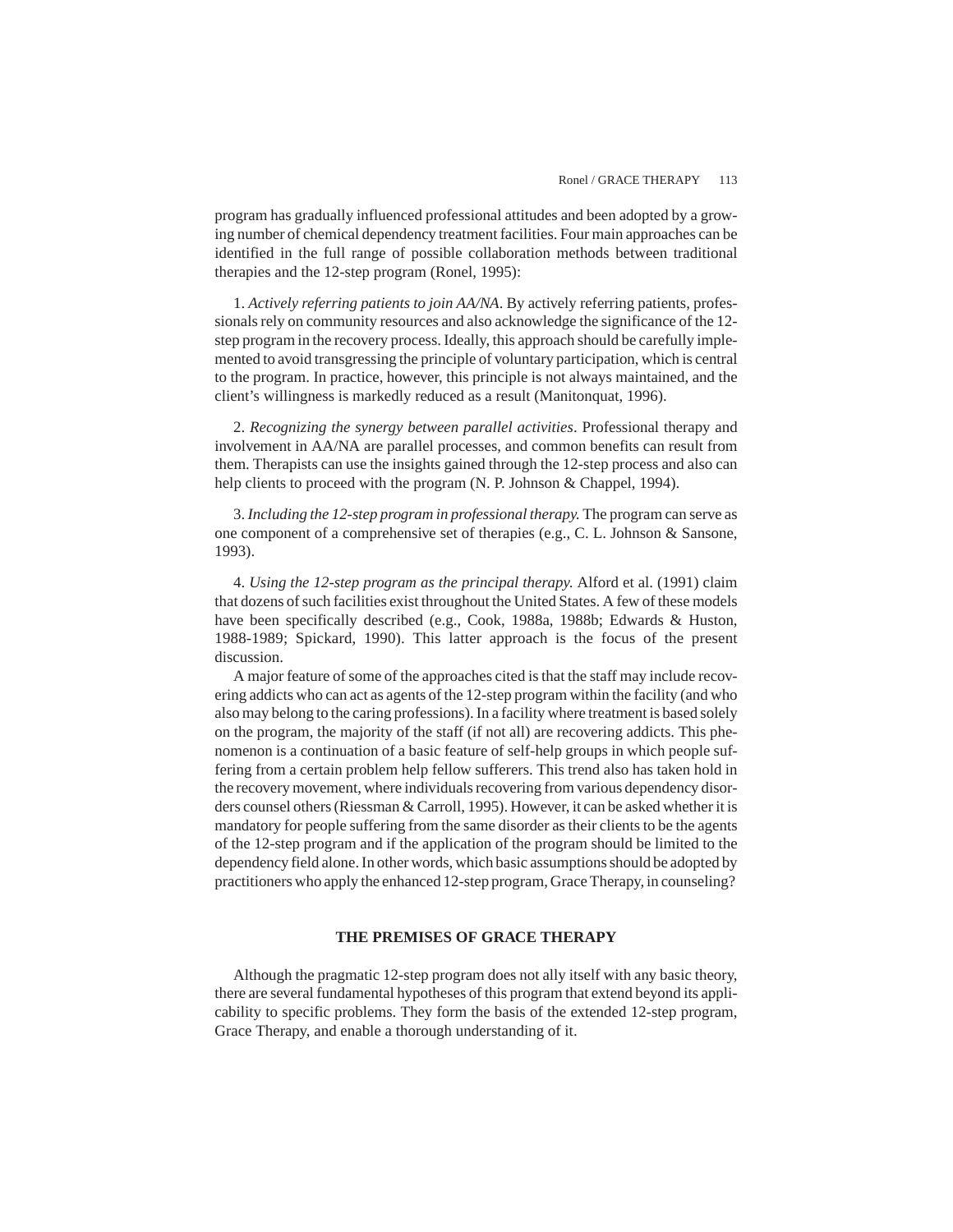## 114 THE JOURNAL OF APPLIED BEHAVIORAL SCIENCE March 2000

1. *Human psychic structure*. As previously mentioned, Grace Therapy states that individuals act on three levels: the physical or behavioral, the mental, and the spiritual. It should be noted that other schools describe a similar premise and dynamic, for example, logotherapy (Holmes, 1991; Lukas, 1988). Usually, theories that focus solely on the physical, behavioral, or mental level (or a combination of these levels) give an adequate but incomplete description of a fragment of the human psyche. "Personality development is viewed from the perspective of how the person handles the central theme [of the specific theory], e.g., pleasure or power-seeking" (Mishell & Srebrenik, 1991, p. 45). The inclusion of the spiritual level adds a comprehensive divine perspective to the understanding of psychic structure. Hence, it can account for various behavioral disorders but also for life's ultimate questions (Myers & Jeeves, 1987). A clinical illustration follows.

N. is a woman in her early 30s. She used to live a hedonistic life with intensive use of marijuana, recurring casual sex, unsteady employment, and so on. She came for counseling because of her brother's involvement with drug trafficking and her wish to help him get out of it. Although she believed she had no mental dilemmas—she managed her life well, was socially accepted, and perceived her life as freely chosen by her—the issue of life's ultimate questions was relevant for her. During counseling, the spiritual level proved to be the most dominant. The spiritual discoveries she made helped her to reevaluate her life and to change her direction: Currently, she perceives spiritual development to be more important for her than the pleasure she used to seek. This new insight supports her during her everyday struggle with old habits and temptations: She voluntarily began abstaining from drugs and alcohol as well as from casual sex, stopped socializing with most of her former drug-using friends, and completed her education, thus overcoming her former fear of failure. From time to time, she claims to have won serenity unknown to her before.

2. *Human disorders*. Grace Therapy perceives the behavioral level of a disorder as a manifestation of an overall disorder. According to this view, most behavioral disorders or acts of deviance are physical manifestations of a mental imbalance and spiritual "character defects." Such character defects at the spiritual level may be manifested in mental disorders or excessive drives that eventually lead to behavioral symptoms. The underlying character defect present in most behavioral disorders is defined as selfcenteredness or selfishness (AA, 1976). This is the major factor that is phenomenologically manifested in most forms of mental and behavioral suffering. Most problems though differing in quality and quantity—include various manifestations of one basic, common motive: self-centeredness. Emphasis on this common motive makes the program an inclusive one that can address most behavioral disorders. One should note that this is a pragmatic and action-oriented, rather than causal, explanation. As mentioned above, the definition of a common factor helps in defining an inclusive Step 1 that may be relevant to anyone who is involved in a struggle for mental or spiritual development: the admission of being powerless over self-centeredness. Such an admission usually leads to a "letting go" intention (see below) and an experience of release. "'Just plain human beings'are as susceptible to obsessions, self-centeredness, and self-deception; when we open ourselves to release, we, too [as alcoholics], can experience similar moments of free-ing" (E. Kurtz & Ketcham, 1992, p. 167).

In specific cases, it is possible to apply a limited definition of Step 1 within a particular population, as is the case with different self-help fellowships. For example, in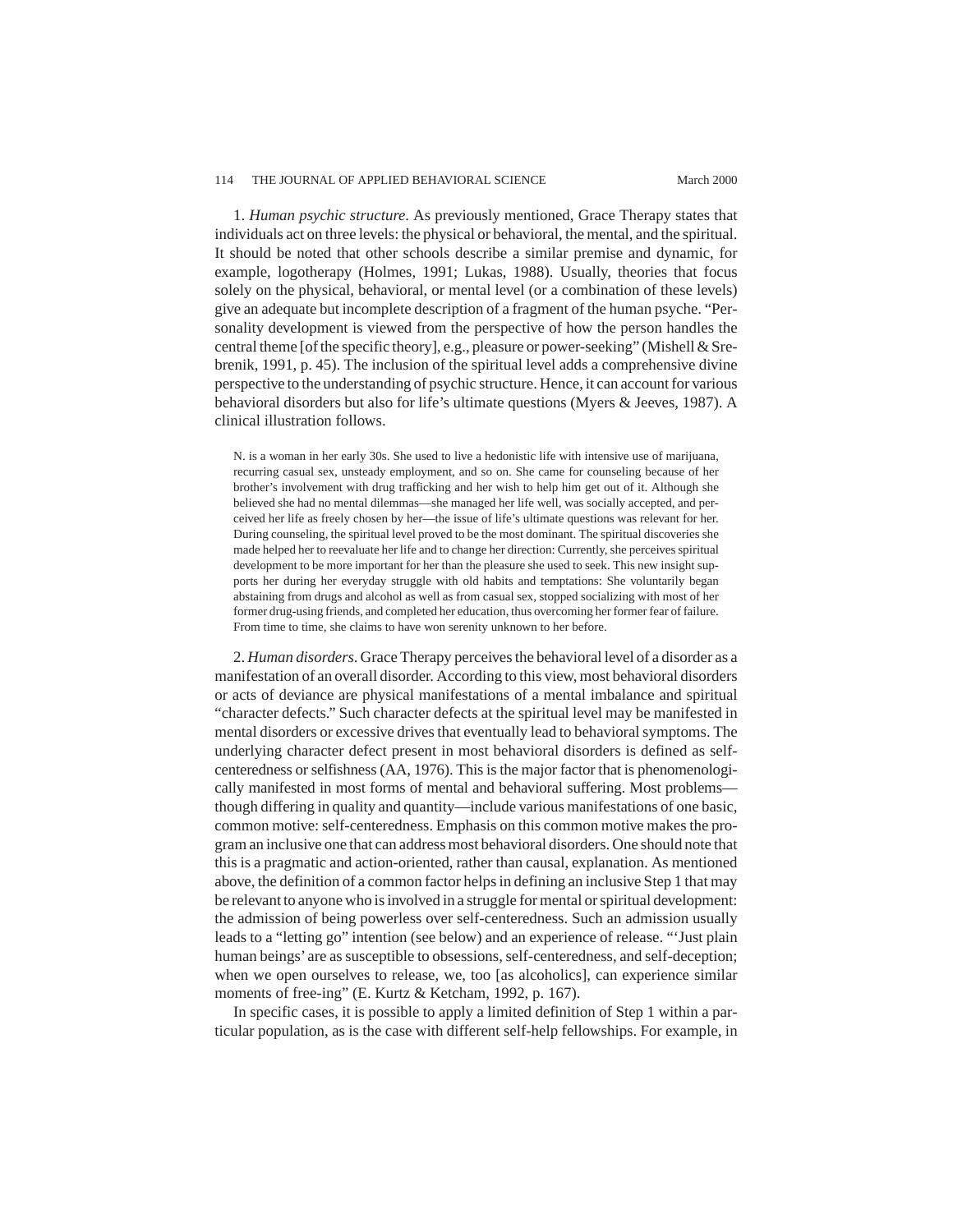working with violent males (domestic violence), we can apply a first step that stresses violent behavior—powerlessness over battering—and the consequent recovery program. This is a narrow definition of the behavioral level, which is parallel to AA's definition of powerlessness over alcohol. It precludes verbal and psychological violence. It fits well only with male batterers; it does not fit well with men who are violent but are not batterers. A broader definition applies to the mental level: powerlessness over violence, where violence is a mental state that leads to diverse violent behaviors (Ronel  $\&$ Claridge, 1999). This definition is parallel to NA's definition of powerlessness over addiction to any substance. A still broader definition applies to the spiritual level, where violence is rooted in self-centeredness. From the reports of many male batterers it becomes clear that, at least in the moments of violence, violent people are selfoccupied with their own rage, frustration, or the wish to control. They are so selfoccupied that the other person, the significant other in this case, is perceived as an enemy, an enemy whom they must treat adequately or defend themselves from. As they are self-centered, they cannot empathize with the other, hence they are able to act violently and bring pain even to the so-called loved one. Clinical illustrations follow.

E., a man in his late 50s, had already attended a male batterers' group for one year. E. denied any physical violence toward his wife. During his trial, this point was corroborated with the help of his two adult daughters who witnessed his wife physically attacking him, and the accusation was withdrawn. However, working with him on a deeper level rather than merely on the physical one, it became clear that his attitude toward his wife was a humiliating one—mental violence. The humiliation was mainly related to his disregard for her point of view and his general attitude of disrespect toward her. Any desire or request expressed by his wife that contradicted his own was perceived as a sign of her mental weakness. His desires or requests were perceived as legitimate and rational. Hence, E. was unable to empathize with his wife until he recognized his own self-centeredness.

S., a man in his 30s with two young children, claimed in a group session that his wife was lazy and did nothing around the house. After a brief investigation of the situation, it was revealed that this "lazy" woman was actually in an advanced stage of pregnancy and at risk of losing the baby. Her doctor ordered her to rest and stay off her feet. S., somehow, could not understand this. Because his selfcenteredness was the focal point, it blinded his perception and distorted his emotional state. As a result, he became powerless and acted accordingly.

People may exhibit powerlessness over various areas in their lives. The emphasis on the spiritual level, where powerlessness is understood as referring to selfcenteredness, is sufficiently inclusive in practice within specific populations, such as male batterers. However, Grace Therapy lets the practitioner decide which definition is offered to each client—the limited, broader, or most inclusive one. The decision depends on practitioners' unique interaction with their clients.

One may claim that in some people being too "other-oriented" is the main problem that causes suffering. However, a closer look at such suffering often reveals that it is a conditional other-orientation deriving from a wish to have the condition fulfilled, or it is a conciliatory orientation deriving from fear, not a freely chosen one. An exception to the above is provided by cases of people who have undergone victimization and humiliation; however, that picture is too complex to be discussed here. On the other hand, with a freely chosen other-orientation, this attitude is not experienced as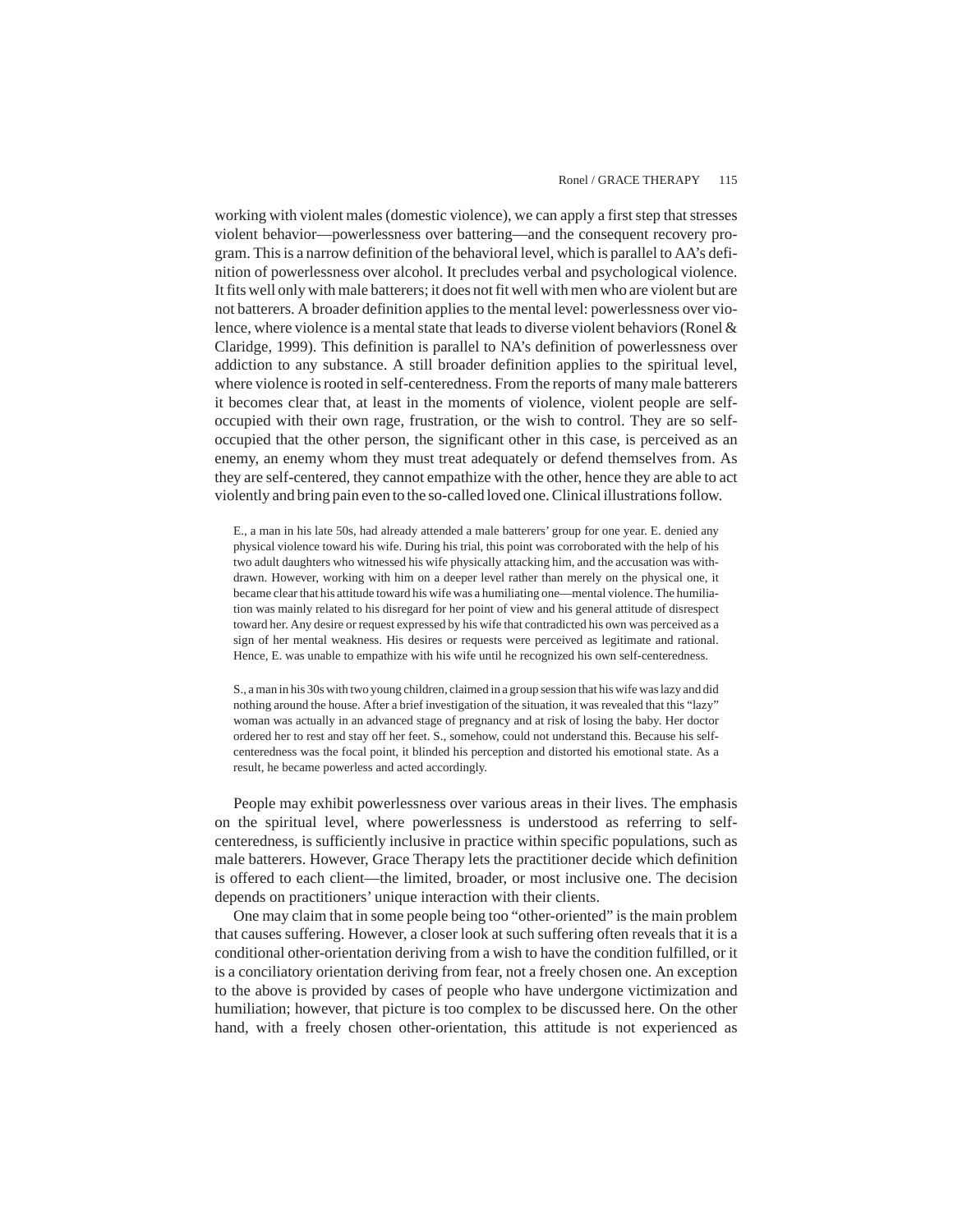problematic; on the contrary, a voluntarily chosen other-oriented attitude is usually considered a means to recovery (AA, 1976; Sorokin, 1959).

3. *Human self-control*. The program's first step firmly states its wisdom: "We were powerless over . . . " All humans are considered as powerless and limited as long as they attempt to control what cannot be controlled (E. Kurtz & Ketcham, 1992). Substance dependents, for example, cannot control their drug consumption. When they try to do so directly, that is, when they try controlled drug intake, they encounter their powerlessness and a relapse is almost inevitable (Denzin, 1987). In letting go their attempts at control and admitting powerlessness, they begin to assume responsibility for their recovery. They may actually overcome their compulsive behavior, as long as they make no renewed attempt to control it. This is a pragmatic paradox—that in order to control one's behavior one should make no attempt to control it. As long as people relinquish their attempts to control what is beyond their ability to control, they actually are in control of what they are able to control (Baugh, 1988; Frankl, 1982). Clinical illustrations follow.

D. is an unmarried woman in her late 20s who was severely dissatisfied with her marital status. As a therapist herself, she studied Grace Therapy in a diploma course. During the course, students experience Grace Therapy in their lives while learning how to practice it. Confronting her powerlessness over dissatisfaction with life and her powerful wish to get married, she decided to abstain from dating men for a certain period. During this voluntary abstinence, she discovered her constant urge to control any relationship she had with men. She experienced it as an obsession, an uncontrolled recurring wish to have control over the direction of the relationship and to get married. Additionally, she discovered that actually she caused men to run away because they felt strangled. These discoveries led her to an attempt to abstain from any desire for controlling the outcome of a given relationship—a letting-go attitude. She experienced it as a release and was able to embark on a new, far more stable relationship, where she did not force her partner in any direction.

B., a woman in her 40s, also a therapist who took the Grace Therapy diploma course, had initially rejected the idea of self-centeredness as the root cause of most given forms of mental sufferings. She described herself as a giving personality and claimed to put everyone's needs before her own. Actually, she perceived this to be her main fault. However, during the inner "Grace journey," she changed her perspective. She discovered that whenever she gave to others, and especially her family, she always wanted something in return, even only positive feedback. This wish for attention, part of the wish to control the reaction of others toward her, was her main motivation in giving. She confessed that it was almost impossible for her to let go of the wish to take control over their reactions, and thus, she felt no release.

U., an ex-batterer in his early 40s, shared with his male batterer's group a problem in the sexual domain. During some 15 years of marriage, his wife never initiated sex with him. When he does so, she may or may not agree, and on being refused, U. feels insulted. As he felt powerlessness over his sexual drive and the concomitant potential for insult, the group suggested that he abstain from initiating sex for a week. U. was concerned about the lack of sex during this week, but the group reassured him by saying that a sex-free week would be less of a heavy burden than his suffering. A week later, U. was far calmer—he had discovered that when he let go of his wish for sexual pleasure, his incessant tension regarding sex diminished. Fortunately, his wife also changed her attitude and voluntarily showed a greater willingness for sex, which added to his satisfaction from letting go. U. finally could identify with another participant in his group who shared his own sexual experience: "Once I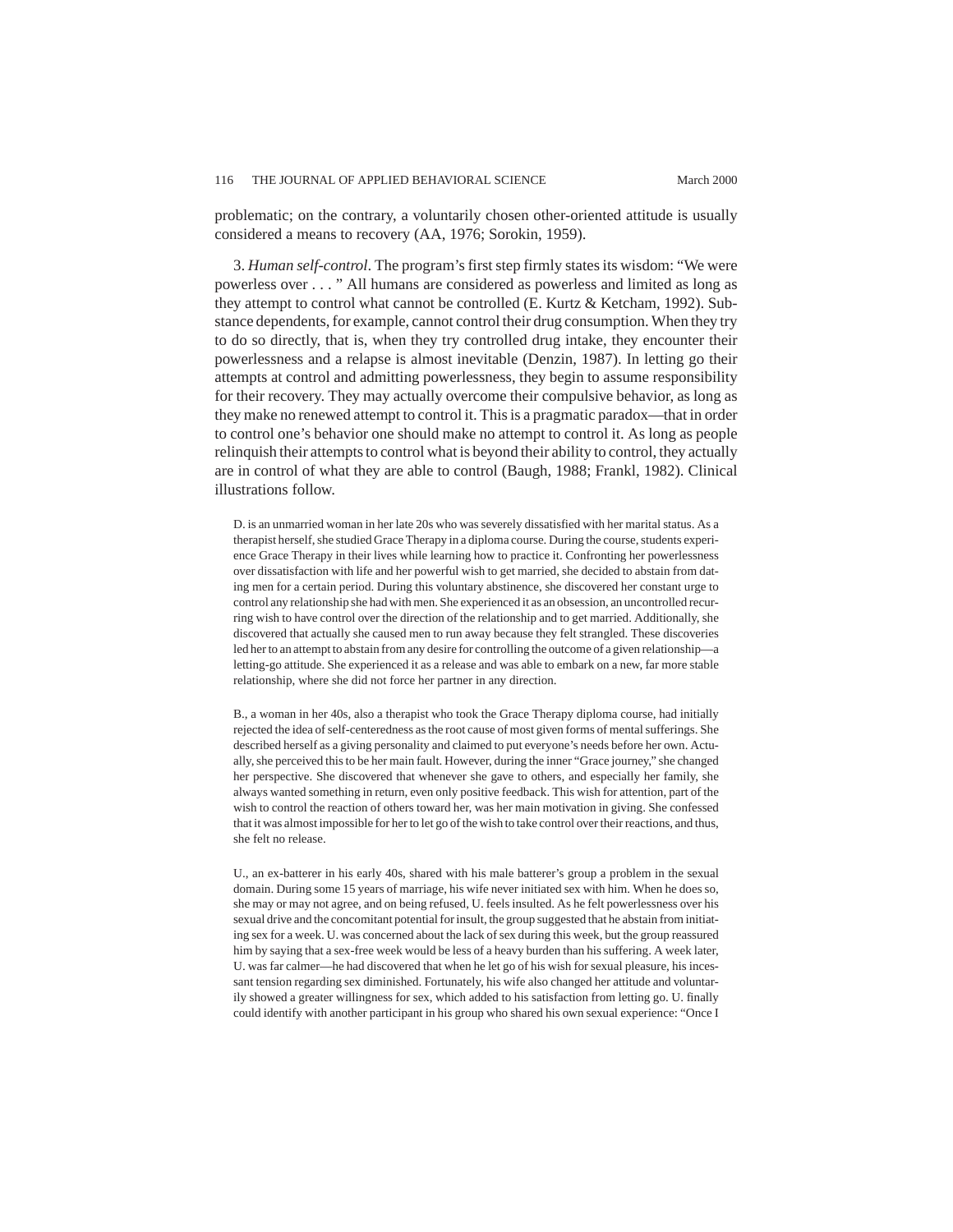wanted it every day, got it, but—how disgusting it was. Now we do it only when she wants to, maybe twice a month, but what a difference!"

4. *Human struggle*. Grace Therapy postulates that an inner struggle against selfcenteredness is the key to a better life and that this struggle is any person's mission in life. The program assumes a constant dialectic between selfishness and spirituality self-centeredness on one hand and God-centeredness on the other (Miller & Kurtz, 1994). Growing powerlessness and suffering can result from self-centeredness and are experienced by self-centered people and by their associates.

God-centeredness implies ever-growing serenity, freedom, and happiness concomitant with the disappearance of fear and self-pity. In fact, it leads to the disappearance of the original disorder—emotional or behavioral (AA, 1976). This achievement is not attributed to human efforts but is understood as God's action. Self-centeredness distances people from God's actions, whereas God-centeredness creates openness toward them and their results (Kalo, 1997). Hence, the term *Grace Therapy* was coined.

The above description of God-centeredness is not far from Allport's (1967) understanding of intrinsic religion. The dialectic, according to the 12-step program and Grace Therapy, is not a binary one but rather represents the two poles of a continuum along which every human being can find a place. Progress on this continuum is commensurate with a growth in spirituality. Grace Therapy is intended to engage with human limitations at their worst (i.e., alcoholism and addiction). It emphasizes the process of progressing toward God-centeredness, rather than its absolute achievement (L. F. Kurtz, 1990), while taking into account spiritual schools that emphasize the ultimate achievement of God-centeredness (e.g., Kalo, 1981). All people can accomplish such progress, no matter when or where they begin their inclination toward the spiritual. The 12-step program's literature insists that everyone embarking on this process can achieve the resulting benefits, no matter how distant a person is at its start. The "closer" one gets to God, the more God-centered one becomes and the stronger one's ability to live without the former disorder.

The concept of God-centeredness may sound controversial, but the program offers a pragmatic understanding of the term, specifically, a growing moral consciousness and a willingness for "self-sacrifice and unselfish, constructive action" (AA, 1976, p. 93). The program offers a moral code that defines a human struggle, the basis of which is recognition of nonegocentric values and behavioral norms (Maxwell, 1984) and the centrality of such norms to every individual's well-being (Bergin, 1988). What it proposes is conducting a moral way of life in which character defects rooted in former self-centeredness are transformed into character virtues. The emergence of these virtues, taking the form of helping others, indicates a diminution of selfcenteredness. Hence, they are considered attributes of God-consciousness (Anonymous, 1991). Clinical illustrations follow.

E., who was mentioned above, is an orthodox Jew. In his first encounters with the Grace group for male batterers, it became clear that his perception of belief was more that of accomplishing rules rather than an intention toward God. He observed no connection between his anger toward his wife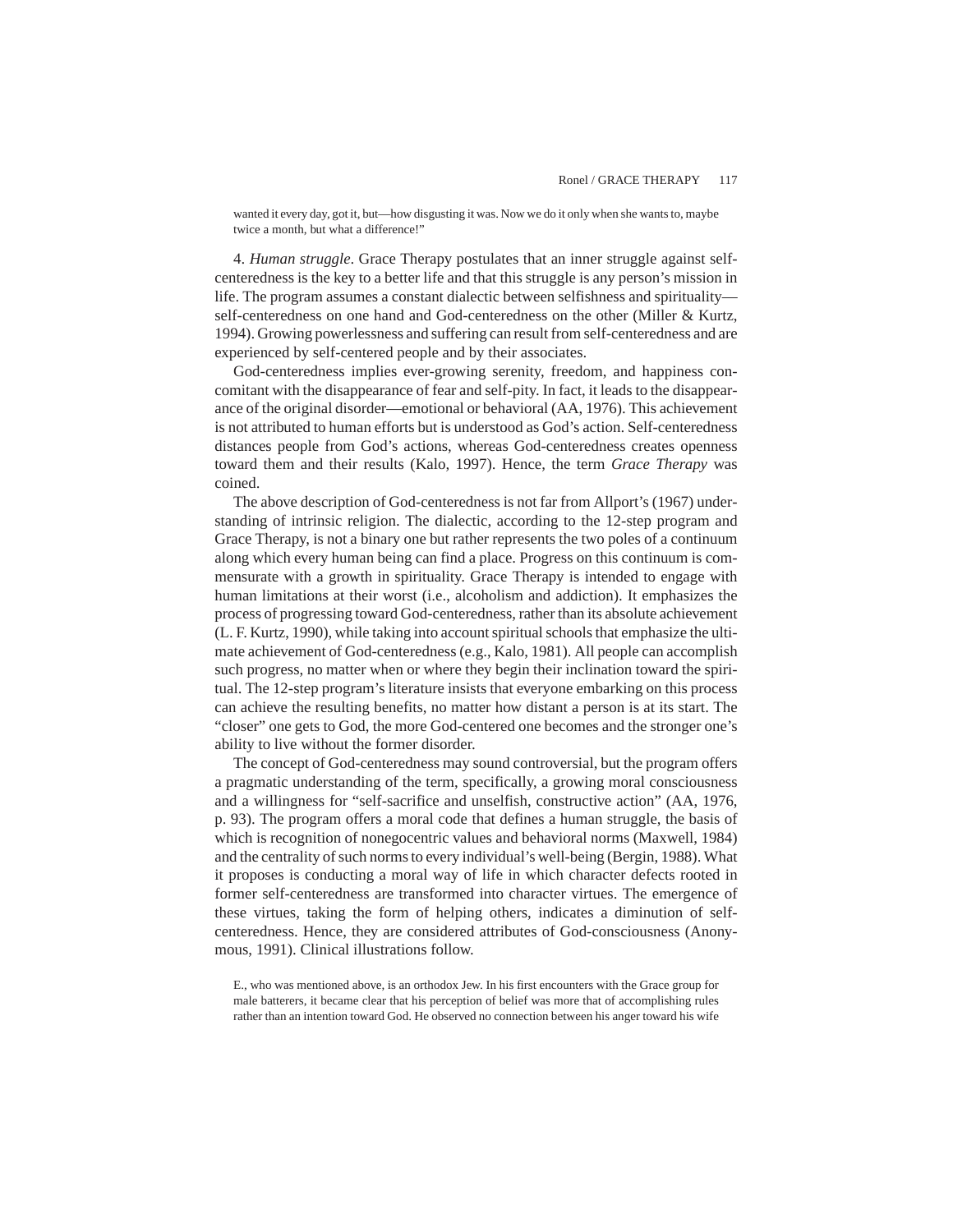#### 118 THE JOURNAL OF APPLIED BEHAVIORAL SCIENCE March 2000

while humiliating her and his status as a believer. However, when he learned about a possible connection, this was a revelation for him. He confessed that this connection helped him to better work on his religious path. As God-centeredness is an important issue for him, this supports his new motivation toward his wife—an unconditional acceptance of her and a wish to give to her rather than to take away from her. His spiritual path is now well marked: Whenever he feels an approaching conflict with his wife, he knows that it may be a sign of his self-centeredness, which means moving away from God. Hence, he works hard to avoid conflicts and thus has improved his attitude toward his wife.

H., a man in his early 30s, married for more than 10 years, with two children, was an extremely violent person toward almost everyone in the vicinity. In the past, H., who grew up and still lives in a neighborhood plagued by heavy criminality, was a gang leader who made easy money. During his long period in Grace Therapy, H. assimilated the program's spiritual message. Although at first he abstained only from battering his wife, his abstinence became broader and came to include any violent manifestation toward anyone. Several times, H. experienced a temptation for violence but then came to the understanding that he has no right to attack anyone and that everything must stem from the hands of God, not from his own urge to control. For example, while driving, another man angrily drew alongside H., forced him to stop, and invited him to fight. To his own surprise, H. remembered his wish for God-centeredness and acted differently. Calmly, he met the man outside his car and managed to calm him while stressing the point that that man was suffering from his own anger. The truly caring, empathetic attitude of H., based on his awareness of his own former powerlessness and suffering and on his wish to live more spiritually, convinced the other man not to fight.

5. *Human belief*. Although the program is spiritual and is intended to enable an approach to the Supreme, its pragmatism does not require any belief or faith (Rehm, 1993). The program can operate without a person having any a priori beliefs at all; the only requirement is a willingness to follow the program's suggestions, which are exemplified by the experiences of others. Such willingness leads to action; if people act according to those suggestions, that is, if they adhere to a moral way of life and unconditional self-sacrifice ("progress and not perfection"), they can experience a progress toward God-centeredness and the resulting personal benefits. This primary willingness, based on an awareness of personal suffering and limitation, can lead program participants to a conditional belief. With the growth of serenity, the condition is fulfilled, and unconditional faith can be achieved (Anonymous, 1991). In itself, faith is not a prerequisite for the program but rather a possible outcome of it. Such faith is both a sign of developing spirituality and a contributor to its continued development. Clinical illustrations follow.

S., a social worker who participated in the Grace Therapy diploma course, admitted that she had a "problem with the term 'God.' " She perceives herself as an atheist and felt resistance toward the term *God-centeredness*. This resistance was pragmatically solved though when the course leader suggested that she perceive God as love, absolute happiness, or freedom. She found no problem with these terms. Following the advice of the program's Step 4 on how to release an old and deep resentment that had disturbed her life since childhood, she began to pray for the man she resented. She prayed in the name of love and after a while felt relief from her resentment. This result helped her to overcome her initial resistance toward God.

M., a divorced male ex-batterer, 30 years old, confessed his powerful resentment toward his mother. In a Socratic-like dialectic between M. and the group leader, M. confessed his powerlessness over his resentment, the consequent suffering, and his wish for release. Based on this recognition, he assured the group that his wish for release was greater than his resentment, and he was ready for any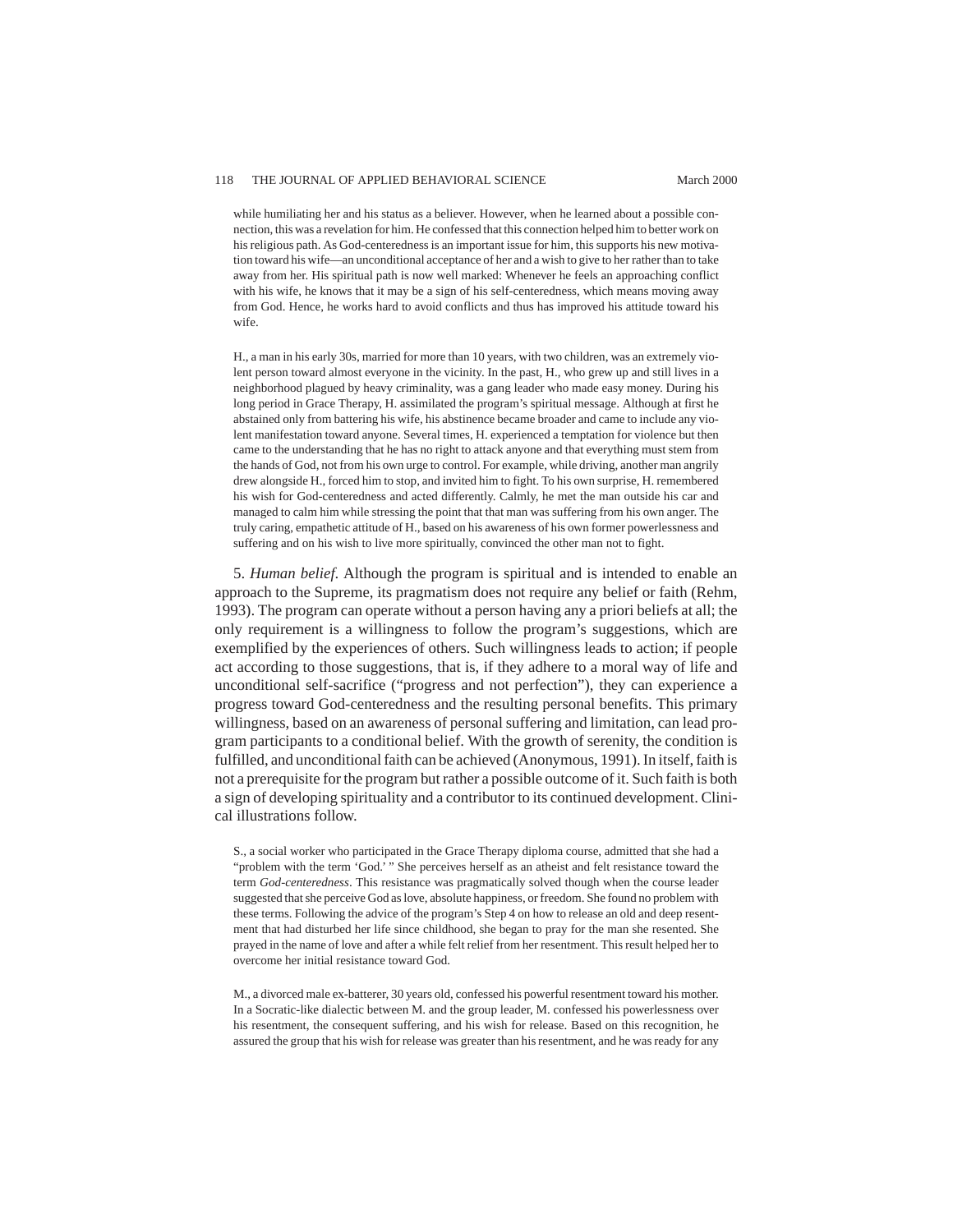#### Ronel / GRACE THERAPY 119

mission. At first M. only agreed to pray for the mother he resented. Although M. claims no spiritual faith, he was willing to try this path, as if he had faith. For M., this was a turning point. Gradually, he explored a spiritual faith in God, freed himself from his old resentment, and experienced an attitude change toward the world while making successful attempts to overcome his marked impulsiveness.

6. *Human influence*. How can one counsel another person in Grace Therapy? According to the 12-step program, the best medium is experience. As in the case of modeling in self-help groups, a practitioner who follows the program is a living model of the program. In the counseling process, the counselor can teach the client the basic concepts of the program and how to implement them in everyday life, based on his or her own experience. The model of counseling underscores the client's voluntary role in following the program's suggestions, similar to the client-active model (Bohart & Tallman, 1996). Thus, few confrontations or interpretations are involved (Maxwell, 1984). Instead, the human ability to overcome self-centeredness is presented, and a joint examination of an individual's progress is enabled.

If we sum up the above assumptions, we obtain a program for action that phenomenologically and pragmatically defines behavioral and emotional disorders as manifestations of a spiritual disorder named self-centeredness. The program's pragmatism does not seek explanations for the causes of this basic disorder but suggests a way out of it. Although this way is spiritual in nature, it does not require a priori belief but rather acts of virtue of the kind displayed in others'experiences. Personally experiencing the 12-step program therefore is the optimal means to learn about it. Experiencing the personal struggle between self-centeredness and God-centeredness and adhering to a moral code enable one to become a messenger of Grace Therapy.

## **CONCLUSION**

Two parallel aspects were described here: the enhancement of problems addressed by the 12-step program and a wider application of the program, known as Grace Therapy, by its facilitators. In the first aspect, we saw that to reach a wider population the program must alter its primary emphasis. That is, it must shift from the physical dimension of bodily reactions to a substance (such as alcohol) toward the broader mental sphere where addictive traits and other emotional or mental disturbances are located. The deeper that the human dimension is initially emphasized by the program, the wider the program's potential reach.

The immediate consequence of this argument is that if a program focuses its initial emphasis on the spiritual level, then it becomes more inclusive and can fit most people. Selecting the spiritual dimension means focusing on a factor common to all people, one that lies beneath any manifested form. Most human phenomena are considered to be symptoms of a basic spiritual quest, as described by many modern schools (e.g., Frankl, 1985; Jung, 1933; Kalo, 1997; Miller & Martin, 1988). This is the original powerlessness or limitation, which leads to other forms of powerlessness. While practicing the program, the counselor can assist clients to reveal the mental and behavioral domains of their powerlessness, for example, over violence, jealousy, excess lust, and so on. This acknowledgment is a key factor in Grace Therapy recovery. In this phase of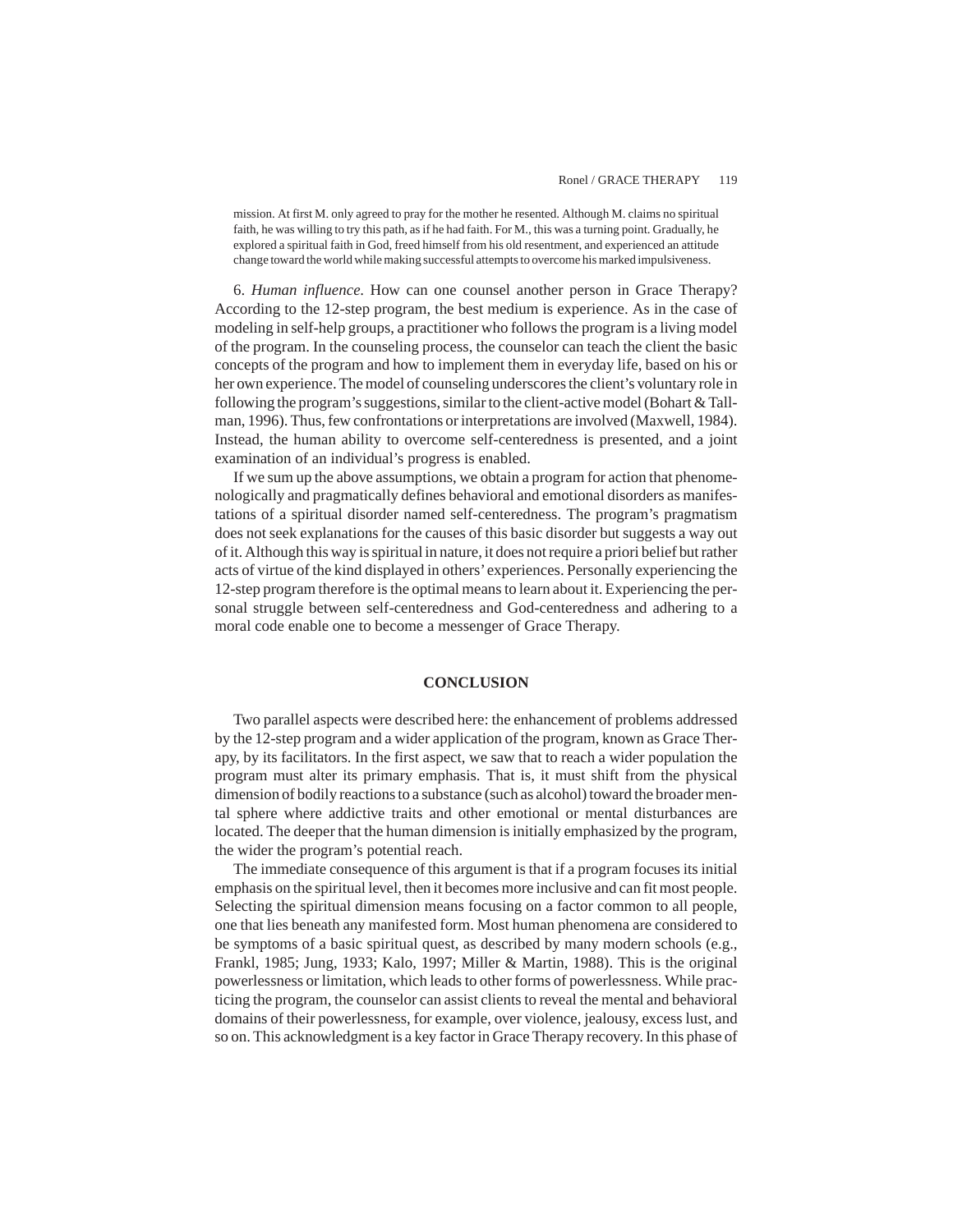the counseling process, professional knowledge and experience are highly advantageous for the counselor and are almost crucial in overcoming obstacles to the process.

The uniqueness of Grace Therapy is not found in its basic claim that suffering results from selfishness. This claim has been made during all stages of civilization. However, the program receives a unique character from its emphasis on human powerlessness as a consequence of selfishness and the pragmatic experience of recovery. It is a modern and well-defined way to overcome basic powerlessness, unaffiliated with formal religion. Even its spiritual language may be understood by a more naturalistic point of view, with only minor influence on its effective ability.

Selfishness and self-centeredness are basic human limitations. Almost everyone can identify them in their lives, using their life experiences or the aid of professionals trained in the program. When such human limitations serve as the program's starting point, it is no longer necessary to be a recovering addict in order to advise others on the 12-step program. Anyone who begins to apply the enhanced form of the program in his or her life can serve as an example of the recommended development. However, outlining the actual means of doing so, and the unique contribution of professionals serving as guides to the program, deserves a further description.

## **NOTE**

- 1. The pertinent dictionary definition of *grace* is
	- divine favor unmerited by man;
	- the mercy of God as distinguished from his justice;
	- a free gift of God to man for his regeneration or sanctification;
	- an influence emanating from God and acting for the spiritual well-being of the recipient; and
	- a virtue of moral excellence regarded as coming from God.

## **REFERENCES**

Alcoholics Anonymous. (1952). *Twelve steps and twelve traditions*. New York: AA World Service Office. Alcoholics Anonymous. (1957).*Alcoholics Anonymous comes of age*. New York: AA World Service Office. Alcoholics Anonymous. (1976). *Alcoholics Anonymous*. New York: AA World Service Office.

- Alford, G. S., Koheler, R. A., & Leonard, J. (1991). Alcoholics Anonymous–Narcotics Anonymous model
- in-patient treatment of chemically-dependent adolescents: A 2-year outcome study. *Journal of Studies on Alcohol*, *52*(2), 118-126.
- Allport, G. W. (1967). Mental health: A generic attitude. In D. Belgum (Ed.), *Religion and medicine*. Ames: Iowa State University Press.
- Anonymous. (1991). *A program for you*. Center City, MN: Hazelden.
- Baugh, J. R. (1988). Gaining control by giving up control. In W. R. Miller & J. E. Martin (Eds.), *Behavior therapy and religion*. Newbury Park, CA: Sage.
- Bean, M. (1975a). Alcoholics Anonymous (Part 1). *Psychiatric Annals*, *5*(2), 7-61.
- Bean, M. (1975b). Alcoholics Anonymous (Part 2). *Psychiatric Annals*, *5*(3), 7-57.
- Bergin, A. E. (1988). Three contributions of a spiritual perspective to psychotherapy and behavioral change. In W. B. Miller & J. E., Martin (Eds.), *Behavior therapy and religion*. Newbury Park, CA: Sage.
- Bohart, C. A., & Tallman, K. (1996). The active client: Therapy as self-help. *Journal of Humanistic Psychology*, *36*(3), 7-30.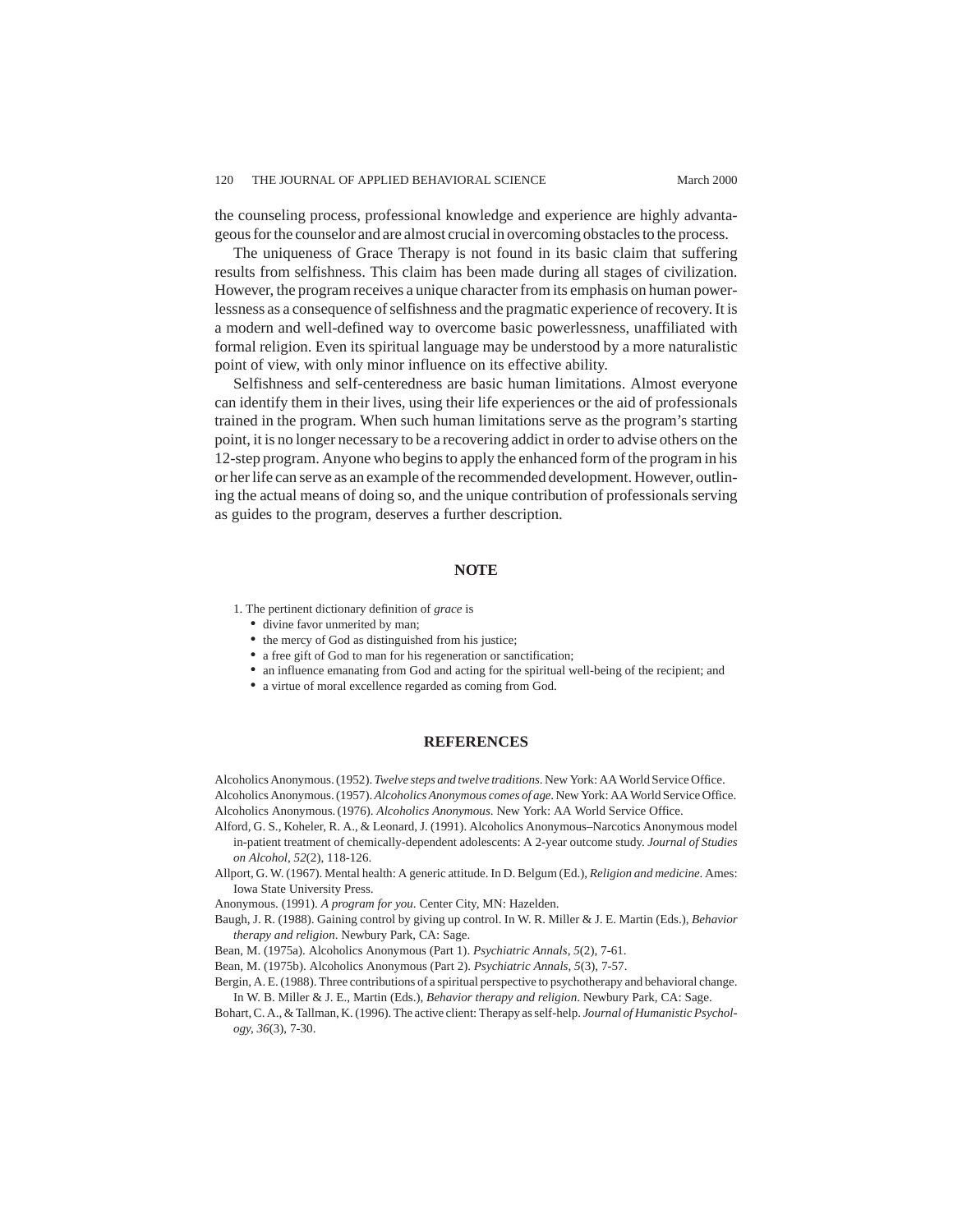- Bristow-Braitman, A. (1995). Addiction recovery: 12-Step programs and cognitive-behavioral psychology. *Journal of Counseling and Development*, *73*, 414-418.
- Cook, C.C.H. (1988a). The Minnesota Model in the management of drug and alcohol dependency: Miracle, method or myth? Part 1. *British Journal of Addiction*, *83*(6), 625-634.
- Cook, C.C.H. (1988b). The Minnesota Model in the management of drug and alcohol dependency: Miracle, method or myth? Part 2. *British Journal of Addiction*, *83*(7), 735-748.
- Denzin, N. (1987). *Treating alcoholism*. Newbury Park, CA: Sage.
- Edwards, F., & Huston, L. (1988-1989). A self-help approach in a day care model. *Journal of Chemical Dependency Treatment*, *2*(1), 183-204.
- *Emotions Anonymous*. (1978). St. Paul, MN: Emotional Anonymous International.
- Frankl, V. F. (1982). *The unheard cry for meaning* (Hebrew edition). Jerusalem, Israel: Dvir.
- Frankl, V. F. (1985). *The will to meaning* (Hebrew edition). Jerusalem, Israel: Dvir.
- Hanna, F. J. (1992). Reframing spirituality: AA, the 12 steps, and the mental health counselor. *Journal of Mental Health Counseling*, *14*(2), 166-179.
- Holmes, R. M. (1991). Alcoholics Anonymous as group logotherapy. *International Forum for Logotherapy*, *14*, 36-41.
- Humphreys, K. (1993). Psychotherapy and the twelve step approach for substance abusers: The limits of integration. *Psychotherapy*, *30*(2): 207-213.
- Johnson, C. L., & Sansone, R. A. (1993). Integrating the twelve-step approach with traditional psychotherapy for the treatment of eating disorders. *International Journal of Eating Disorders*, *14*(2), 21-134.
- Johnson, N. P., & Chappel, J. N. (1994). Using AA and other 12-step programs more effectively. *Journal of Substance Abuse Treatment*, *11*(2), 137-142.
- Jung, C. G. (1933). *Modern man in a search of a soul*. New York: Harvest Books.
- Kalo, S. (1981). *The dauntless* (in Hebrew). Jaffa, Israel: D.A.T.
- Kalo, S. (1997). *Powerlessness as a parable* (in Hebrew). Jaffa, Israel: D.A.T.
- Kaminer, W. (1992). *I'm dysfunctional, You're dysfunctional*. Reading, MS: Addison-Wesley.
- Khantzian, E. J., & Mack, J. E. (1994). How AA works and why it is important for clinicians to understand. *Journal of Substance Abuse Treatment*, *11*(2), 77-92.
- Kurtz, E. (1982). Why AA works. *Journal of Studies on Alcohol*, *43*(1), 38-80.
- Kurtz, E. (1988). *AA: The story*. San Francisco: Harper & Row.
- Kurtz, E., & Ketcham, K. (1992). *The spirituality of imperfection*. New York: Bantam.
- Kurtz, L. F. (1990). Twelve-step programs. In T. J. Powel (Ed.), *Working with self-help*. Silver Spring, MD: NASW.
- Le, C., Ingvarson, E. P., & Page, R. C. (1995). Alcoholics Anonymous and the counseling profession: Philosophies in conflict. *Journal of Counseling and Development*, *73*, 603-609.
- Lukas, E. (1988). *Meaningful living* (Hebrew edition). Tel Aviv, Israel: Dvir.
- Majer, J. M. (1992). Assessing the logotherapeutic value of 12-step therapy. *International Forum for Logotherapy*, *15*, 86-89.
- Manitonquat (1996). *Ending violent crime*. Greenville, NH: Story Stone.
- Maxwell, M. A. (1984). *The Alcoholics Anonymous experience*. New York: McGraw-Hill.
- McCrady, B. S. (1994). Alcoholics Anonymous and behavior therapy: Can habits be treated as diseases?
- Can diseases be treated as habits? *Journal of Counseling and Clinical Psychology*, *62*(6), 1159-1166. Miller, W. R., & Kurtz, E. (1994). Models of alcoholism used in treatment: Contrasting AA and other per-
- spectives with which it is often confused. *Journal of Studies on Alcohol*, *55*, 159-166. Miller, W. R., & Martin, J. E. (1988). Spirituality and behavior psychology: Towards integration. In
- W. R. Miller & J. E. Martin (Eds.), *Behavior therapy and religion*. Newbury Park, CA: Sage.
- Mishell, J., & Srebrenik, S. (1991). *Beyond your ego*. Lakewood, NJ: C.I.S.
- Myers, D. G., & Jeeves, M. A. (1987).*Psychology through the eyes of faith*. San Francisco: Harper & Row.
- *Narcotics Anonymous*. (1988). Van Nuys, CA: World Service Office.
- Peele, S. (1989). *Diseasing of America*. Lexington, MA: Lexington Books.
- Peyrot, M. (1985). Narcotics Anonymous: Its history, structure, and approach. *International Journal of Addiction*, *20*(10), 1509-1522.